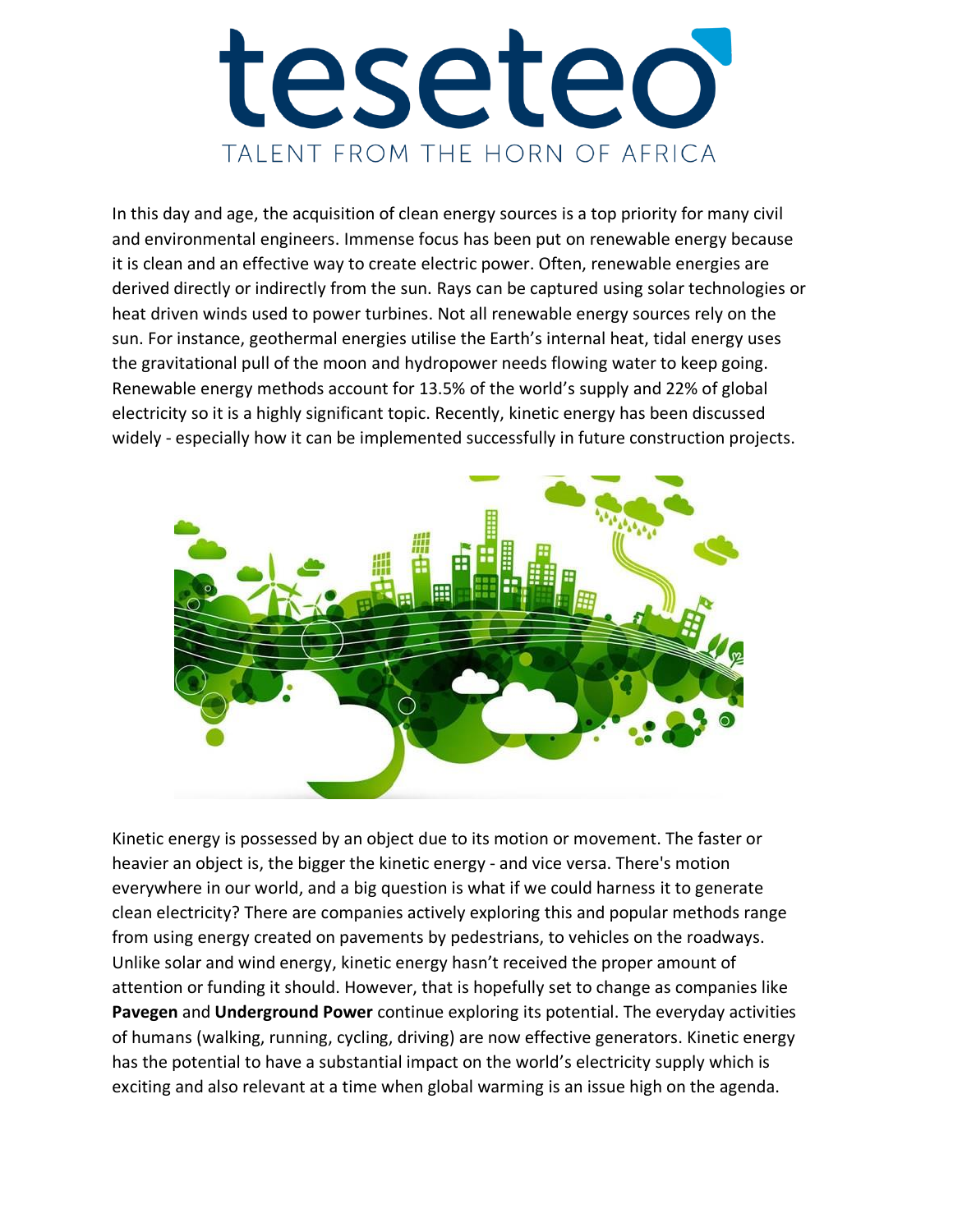

#### **Pavegen**



**Pavegen** was founded in 2009 by Laurence Kemball Cook. The company has revolutionised harnessing energy from footsteps to create electricity. Their advanced floor-tiles also collect data around walking and traffic patterns. Each tile consists of a single triangular composite tile and an electro-magnetic generator. Power is generated when a foot compresses the slab by about 5mm (0.2 in) and on average 5 watts is produced each time. That's equivalent to around 20 seconds of light from an LED streetlamp so small – but useful if implemented on a large scale. Another essential use for this technology is its ability to track volume and direction of traffic flow, thus providing useful metrics in a range of situations. Pavegen's technology has already been implemented at 200 sites around the world. They include West Ham Underground station in London, Kia motor factories in Korea, soccer pitches in Nigeria and Rio de Janeiro and during the Paris Marathon energy was harvested from runners. The beauty of Pavegen tiles is that they can be placed literally anywhere there is foot traffic. Think retail destinations, airport terminals, sidewalks, and playing fields. For that reason, the company have a growing list of clients including Abu Dhabi International Airport, Google, Siemens and Transport for London. It's no wonder this technology has now attracted support from prestigious companies like Shell and Adidas.

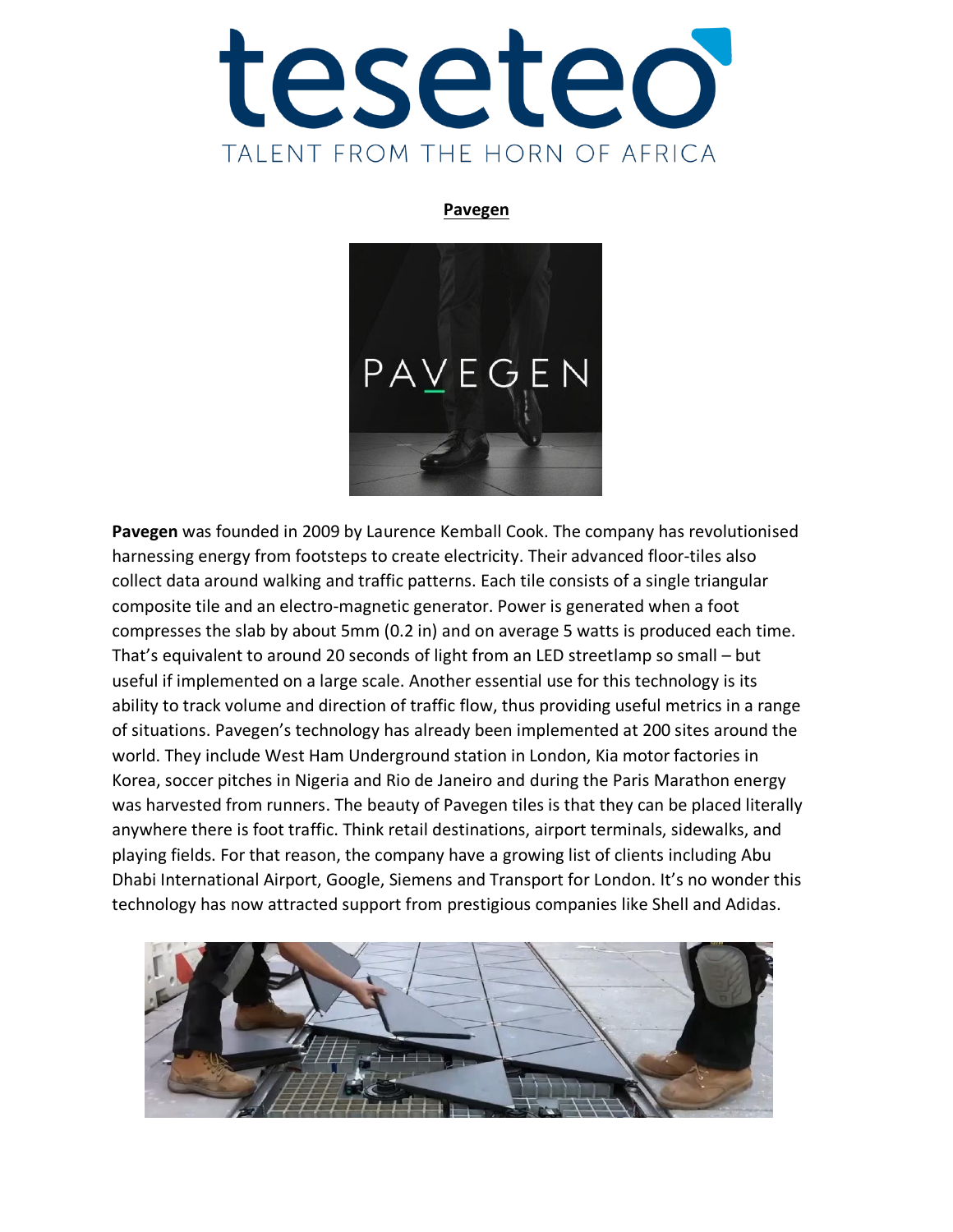

#### **Menelik's thoughts on Pavegen**

Some criticisms have been raised due to the fact energy produced by Pavegen tiles can be small. For the 2013 Paris Marathon, they laid down a 25m strip which ended up generating 4.7 kilowatt of energy - enough to keep an LED bulb burning for over a month, but nowhere near enough to power our homes. Granted, this technology will not outperform solar or wind power anytime soon - but it is unique, clean and can be useful in many different circumstances. This company are making changes and the technology is showing continuous improvements. Pavegen have what it takes to go the distance in providing eco-friendly energy.



### **UP (Underground Power)**

Founded in 2011, the Italian start-up **Underground Power** is exploring innovative energy harvesting techniques and the potential of kinetic energy from roadways. In cooperation with the Polytechnic University of Milan, a technology called Lybra has been introduced. This technology operates on the principle that a braking car dissipates kinetic energy. It is able to collect and convert that energy into electricity before passing it on to the national grid. Lybra can also be described as a "Speed Absorber". It is installed at ground level and sheets are laid down in areas where vehicles are expected to reduce their speed for road safety reasons. The sheets themselves are 100mm in depth, 3000mm wide and 10000mm long.

*"What we propose is an innovative and smart system to recover and absorb movement from cars by slowing them down, increasing road safety and producing green kinetic [energy. Every car creates it anyway](https://www.hitc.com/en-gb/topic/green-energy/) – so why put that to waste?!."*